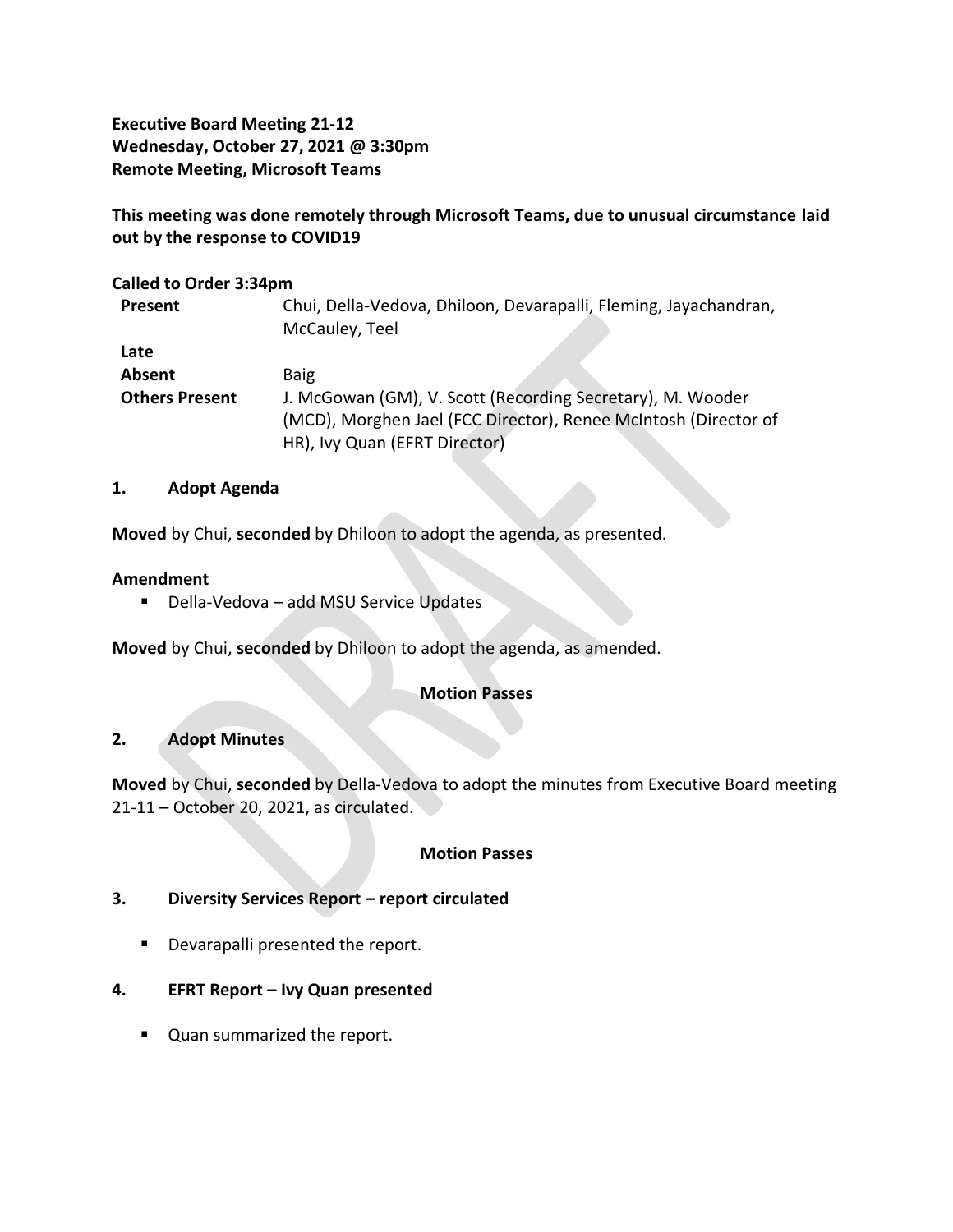#### **Questions**

- Chui asked if they knew how they would replace the bike. Quan responded that they were going to ask the group. McGowan stated that they should set up a meeting with him, Jayachandran, and Quan to go over a small proposal to EB for a capital expense.
- Scott asked if they were looking to replace the stolen one or the one that was broken as well. Quan responded that they were looking to replace the one that was stolen first and then deal with the other.
- It was suggested that EFRT looks into the lock system as well.

# **5. FCC Report – Morghen Jael presented**

■ Jael summarized the report.

## **Questions**

■ McGowan thanked Jael for their work and ideas. He stated that discussions with the Hub will be picking up in January and would love feedback about the community kitchen and FCC space. Jael stated that they were excited for that.

## **6. FYC Coordinator – no report submitted**

■ Scott stated that they reached out and that the report will be circulated next week.

# **7. MSU Services Updates**

- McGowan went over the document that was circulated.
- Della-Vedova stated that they were excited about the Hub.

### **8. Closed Session**

**Moved** by Della-Vedova, **seconded** by Teel to move into Closed Session and to invite Renee McIntosh.

### **Motion Passes**

### **9. Return to Open Session**

### **Information and Questions**

- Scott stated that the SRA by-elections have been extended to next Friday. Please help promote.
- Della-Vedova asked what was happening for the training for those who were acclaimed. Scott responded that the Speaker has set up a session for the new members.